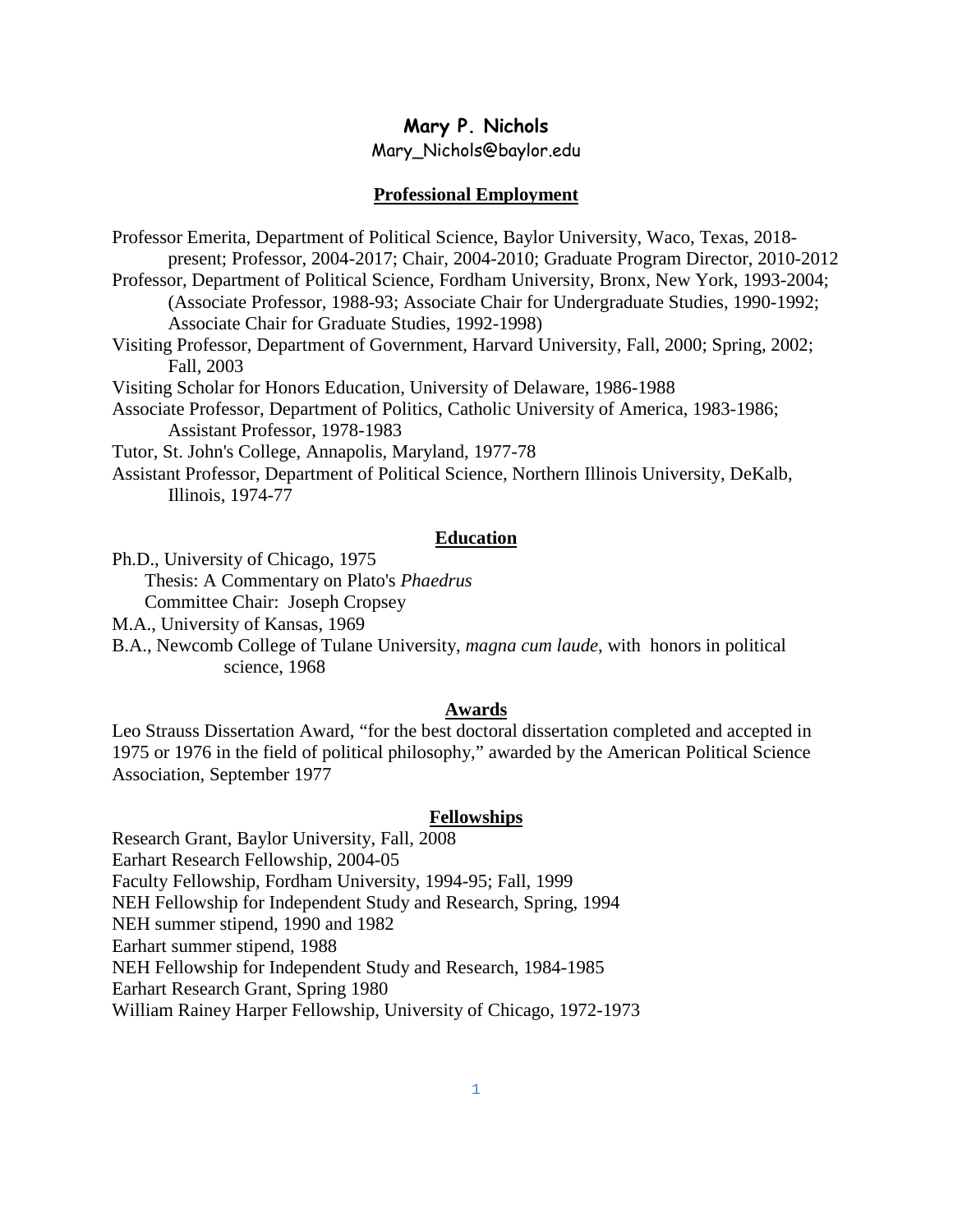# **Publications**

#### Books

*Thucydides and the Pursuit of Freedom* (Ithaca, NY: Cornell University Press, 2015)

*Plato's Euthydemus* (with Gregory McBrayer and Denise Schaeffer), trans. and commentary (Newburyport, MA: Focus Publishing, 2010)

*Socrates on Friendship and Community: Reflections on Plato's* Symposium*,* Phaedrus*, and*  Lysis. Cambridge: Cambridge University Press, 2009.

*Reconstructing Woody: Art, Love, and Life in the Films of Woody Allen*,. Lanham, Maryland: Rowman and Littlefield, 1998.

*Citizens and Statesmen: A Study of Aristotle's Politics*. Lanham, Maryland: Rowman and Littlefield, 1992.

*Socrates and the Political Community: An Ancient Debate*. Albany, New York: State University of New York Press, 1987.

*Readings in American Government* (with David K. Nichols). Dubuque, Iowa: Kendall/Hunt, 1976, (first edition), 1978 (second edition), 1983 (third edition), 1990 (fourth edition), 1996 (fifth edition), 2001 (sixth edition); 2004 (seventh edition); 2010 (eighth edition); 2013 (ninth edition)

Articles

"Story-telling and Truth: Whit Stillman's Conversation with Jane Austen," Collection on the films of Whit Stillman, ed. David C. Calhoun (forthcoming, 2019).

"Conflicting Moral Goods: William Faulkner's Barn Burning," in *Short Stories and Political Philosophy,* ed. Erin A. Dolgoy, Kimberly Hurd Hale, and Bruce Peabody (Lexington Press, 2018).

"World Enough and Time: Immortal Longings, Tragedy, and Comedy in *Antony and Cleopatra,*" in *Writing the Poetic Soul of Philosophy: Essays in Honor of Michael Davis*, ed. Denise Schaeffer (South Bend, IN: St. Augustine's Press, 2018).

"Both False and True: Love, Death, and Poetry in Shakespeare's *Love's Labour's Lost*," (with Denise Schaeffer) in *The Soul of Statesmanship: Shakespeare on Nature, Virtue, and Political Wisdom,* ed. L. Joseph Hebert, Jr and Khalil Habib (Lexington Press, 2018).

"Philosophic Care in the Life of Plato's Socrates," in *Socrates in the Cave: Essays on the Philosopher's Motive in Plato,* eds. Paul J. Diduch and Michael P. Harding (Palgrave MacMillan 2018).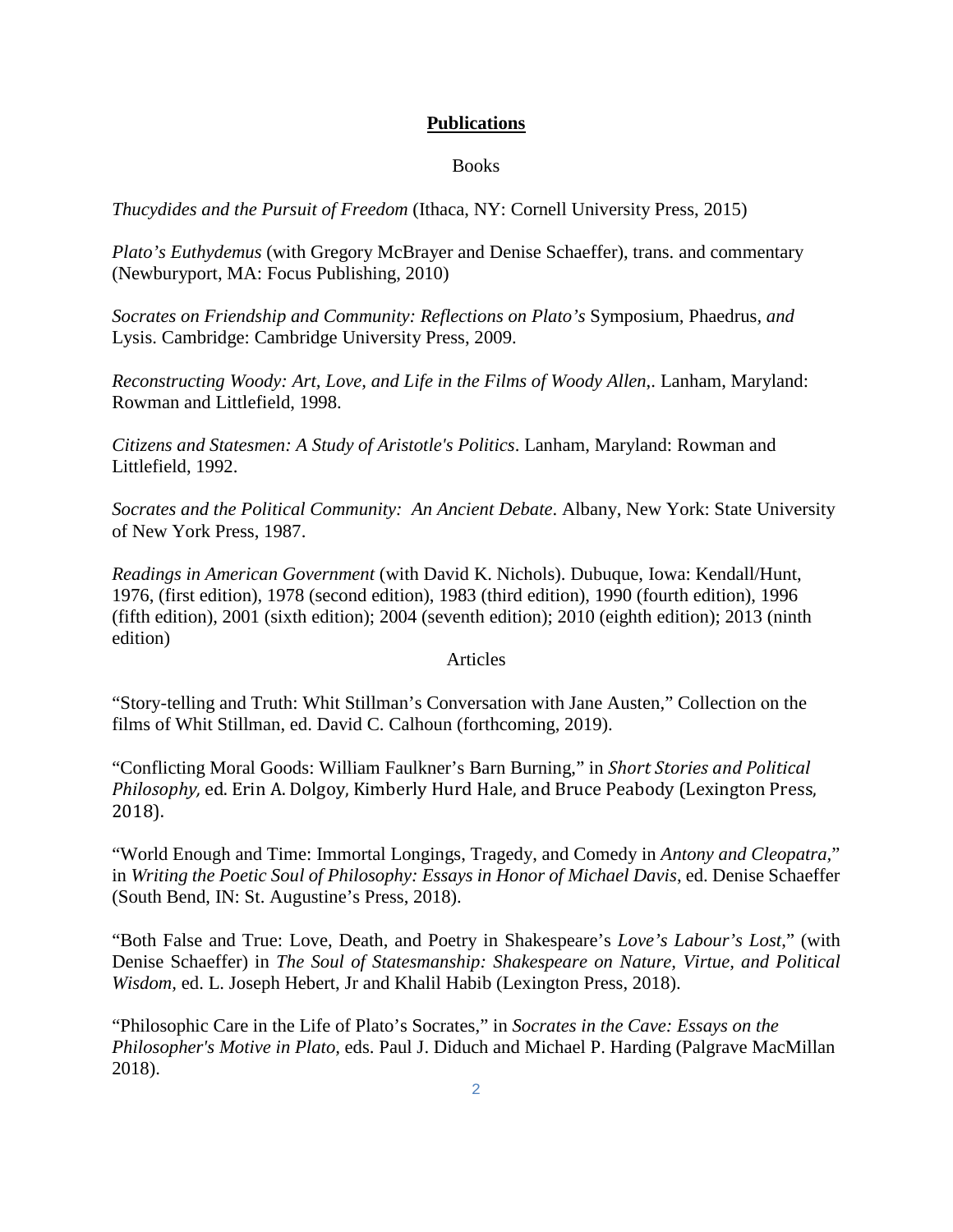"Leaders and Leadership in Thucydides' History," *Oxford Handbook of Thucydides*, eds. Sara Forsdyke, Edith Foster, and Ryan Balot (Oxford University Press, 2017).

"Shakespeare's Christian Vision in *Henry VIII*," *Review of Politics*, 76 (Fall 2014): 537-57.

"Intensive Introspection and Human Action: Reflections on the Work of Joseph Cropsey" (with Dwight D. Allman), in *Perspectives on Political Science* 43.2 (2014): 82-86.

"Symposium on the Thought of Joseph Cropsey," in *Perspectives on Political Science* 43.2 (2014): 61-62.

"Aristotle's Nod to Homer: A Political Science of Indebtedness" (with Patrick Cain), in *Socrates and Dionysus: Philosophy and Art in Dialogue,* ed. Ann Ward (Newcastle: Cambridge Scholars Publishing, 2013), 54-71.

"Both Friends and Truth Are Dear: Aristotle's Political Thought as a Response to Plato," in *Natural Right and Political Philosophy*, ed. by Ann Ward and Lee Ward (South Bend, IN: Notre Dame University Press, 2013), 67-96.

"Sophistry and Socratic Philosophy in Plato's *Euthydemus*" (with Denise Schaeffer), in *Strange Fellows*, ed. Denise Schaeffer and Christopher Dustin (Lanham, Maryland: Lexington Press, 2013), 53-73.

"Plato's Socrates: One among Many, but Preeminent," introduction to a symposium on Catherine H. Zuckert's *Plato's Philosophers: The Coherence of the Platonic Dialogues*, in *Perspectives on Political Science* 40.4 (2011): 186-87.

"Socratic Self-Examination: Cosmopolitanism, Imperialism, or Citizenship?" in *Cosmopolitanism in the Age of Globalization: Citizens without States,* ed. Lee Trepanier and Khalil M. Habib (Lexington, Kentucky: University Press of Kentucky, 2011), 13-39.

"Kant's Teaching of Historical Progress and its Cosmopolitan Goal," in *Cosmopolitanism in the Age of Globalization: Citizens without States,* ed. Lee Trepanier and Khalil M. Habib (Lexington, Kentucky: University Press of Kentucky, 2011),119-38.

"Revisiting Heroism and Community in Contemporary Westerns: *No Country for Old Men* and *3:10 to Yuma*," in *Perspectives on Political Science* (Fall, 2008): 207-215.

"Philosophy and Empire: On Socrates and Alcibiades in Plato's *Symposium*," *Polity,* Vol. 39, No. 4 (October 2007): 502-21.

"Friendship and Community in Plato's *Lysis*," *Review of Politics*, Vol. 68, No. 1 (Winter, 2006): 1-19.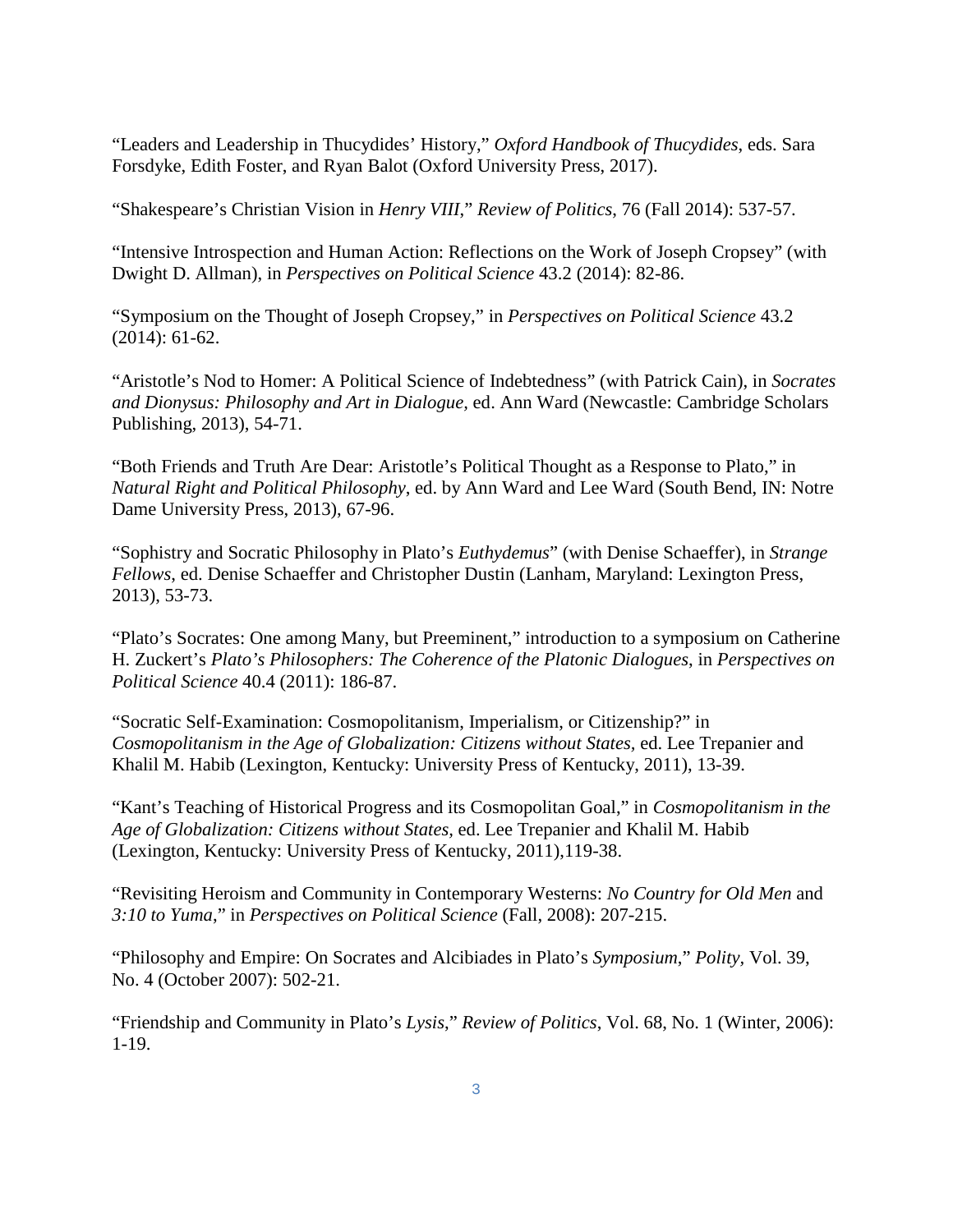"Seductive Beauty and Noble Deeds: Politics in *The English Patient* and *Casablanca*," in *Political Philosophy Comes to Rick's*, ed. James F. Pontuso (Lanham, Maryland: Rowman & Littlefield, 2005).

"Socrates' Contest with the Poets in Plato's *Symposium*," *Political Theory* Vol. 32, No. 2 (April, 2004): 186-206.

"Woody Allen's Light *Film Noir*: Self-Knowledge, Crime, and Love in *The Curse of the Jade Scorpion*," in *Woody Allen and Philosophy*, ed. Mark T. Conard and Aeon J. Skoble (Peru, Illinois: Open Court Publishing, 2004).

"Machiavelli Meets the Mob: Palminteri's *A Bronx Tale*" (with David Nichols), in *Democracy and its Friendly Critics*, ed. by Peter Lawler (Lanham, MD: Lexington Books, 2004).

"Platonic Entanglements" (with Denise Schaeffer), (Book Review Essay) *Polity* (Spring, 2003).

"Heroes and Political Communities in John Ford's Westerns: The Role of Wyatt Earp in *My Darling Clementine*," in *Perspectives on Political Science*, edited by Patrick Deneen (Spring, 2002): 78-85; reprinted in *Print the Legend: Politics, Culture, and Civic Virtue in the Films of John Ford*, Sidney Pearson, ed. (Lexington Books, 2009): 85-100.

"Tragedy and Comedy in Shakespeare's Poetic Vision in *The Winter's Tale*, in *Shakespeare's Last Plays*, ed. Travis Curtright and Stephen Smith (Lanham, Maryland: Lexington Press, 2002).

"*Huckleberry Finn* and Twain's Democratic Art of Writing," in *Seers and Judges: American Literature as Political Philosophy*, ed. by Christine Henderson (Lanham, Maryland: Lexington Press, 2002); reprinted in *Mark Twain's The Adventures of Huckleberry Finn*, ed. Harold Bloom (Chelsea House Publications, 2005).

"Whit Stillman's Comic Art," *Intercollegiate Review* (Spring, 2000); reprinted in *Doomed Bourgeois in Love: Essays on the Films of Whit Stillman*, edited by Mark Henrie (Wilmington, Delaware: ISI Books, 2001).

"Woody Allen's Search for Virtue for a Liberal Society," *Film and Philosophy*, 2000.

"In Defense of Popular Culture," *Academic Questions* (Winter, 1999-2000).

"Art and Liberalism in Hitchcock's *Rear Window*" (with Denise Schaeffer), *Perspectives on Political Science* (Summer 1999).

"Law and the American Western: The Case of *High Noon*," *Legal Studies Forum* (Summer, 1998).

"Romantic Education, Cultural Literacy, and the Great Books" in *Community and Political Thought Today*, ed. Peter Lawler (Praeger, 1998).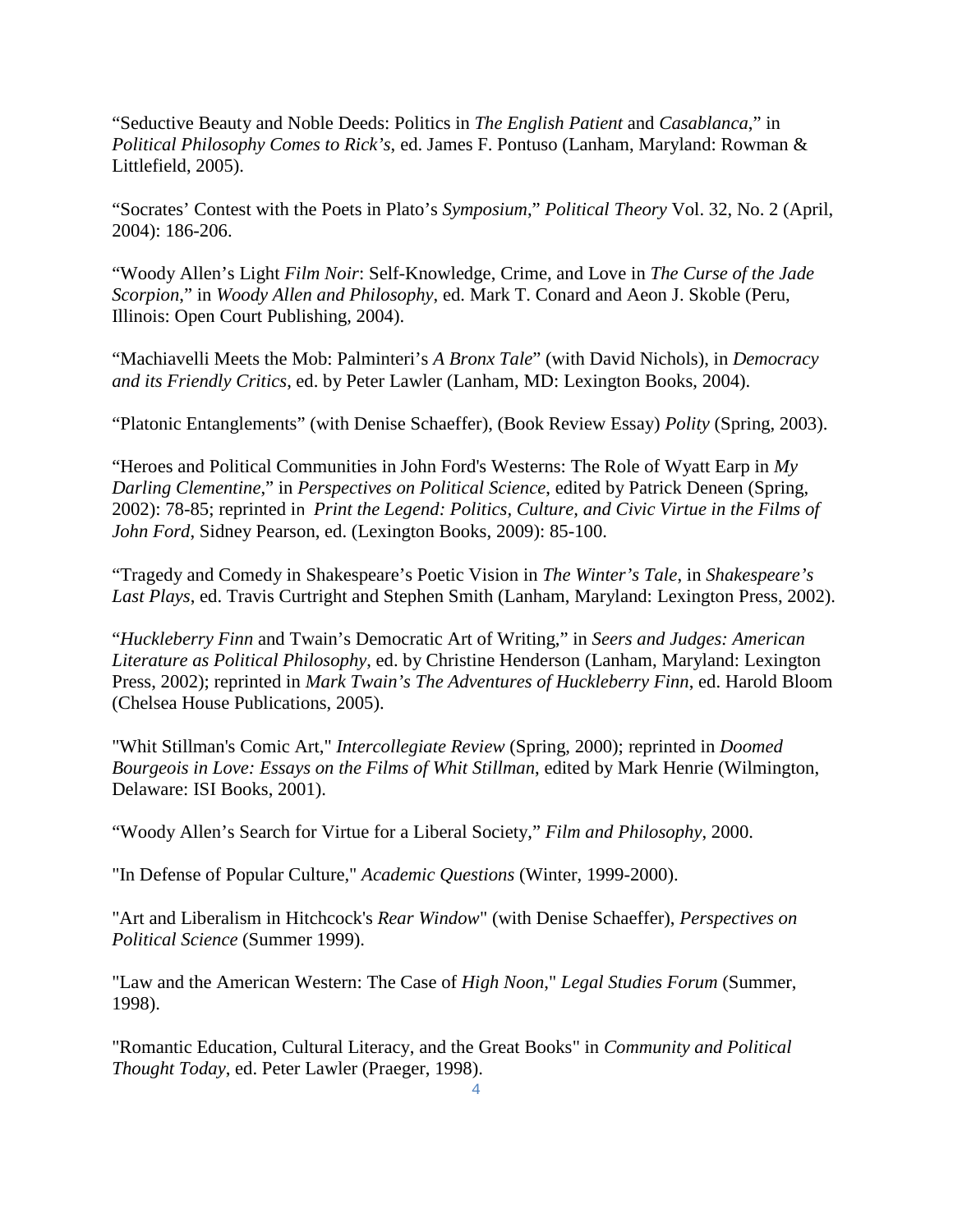"Poetry and Philosophy: Competing Political Voices?" (Book Review Essay) *Polity* (Winter, 1996).

"Toward a New–and Old–Feminism for Liberal Democracy," *Finding a New Feminism: Rethinking the Women Question in Liberal Democracy*, ed. Pamela Jensen (Lanham, MD: Rowman and Littlefield, 1996); reprinted in *Political Theory: Classical and Contemporary Readings*, Vol. I, ed. Joseph Losco and Leonard Williams (Los Angeles: California: Roxbury Publishing Company, 2003).

"Aristotle's Science of the Best Regime," *American Political Science Review*, Vol. 89, No. 1 (March 1995), 152-55.

"Rousseau's Influence on Contemporary Educational Philosophy: Romantic or Authoritarian?" in *Law and Philosophy: The Practice of Political Theory, Essays in Honor of George Anastaplo*, ed. by William T. Braithwaite, John A. Murley, and Robert L. Stone (Athens: Ohio University Press, 1992).

"Reply to Wallach," a Critical Response in *Political Theory* (February, 1990), 154-158.

"Spiritedness and Philosophy in Plato's *Republic*," in *Understanding the Political Spirit*, ed. by Catherine Zuckert, New Haven: Yale University Press, 1988

"Aristotle's Defense of Rhetoric," *The Journal of Politics* (August, 1987), 657-677.

"Kant's Teaching of Historical Progress and Its Cosmopolitan Goal," *Polity* (Winter, 1986), 194- 212.

"Rousseau's Novel Education in the *Emile*," *Political Theory* (November, 1985), 535-558.

"Glaucon's Adaptation of the Story of Gyges and Its Implications for Plato's Political Teaching," *Polity* (Fall, 1984), 30-39.

"The *Republic*'s Two Alternatives: Philosopher-kings and Socrates," *Political Theory* (May, 1984), 252-274.

"Women in Western Political Thought," *The Political Science Reviewer* (Fall,1983), 241-260.

"The Good Life, Slavery, and Acquisition: Aristotle's Introduction to Politics," *Interpretation* (May 1983), 171-83.

"Rationality and Community: Swift's Criticism of the Houyhnhnms," *Journal of Politics* (November, 1981), 1153-69.

"*The Winter's Tale*: The Triumph of Comedy Over Tragedy," *Interpretation* (Fall, 1981), 169-90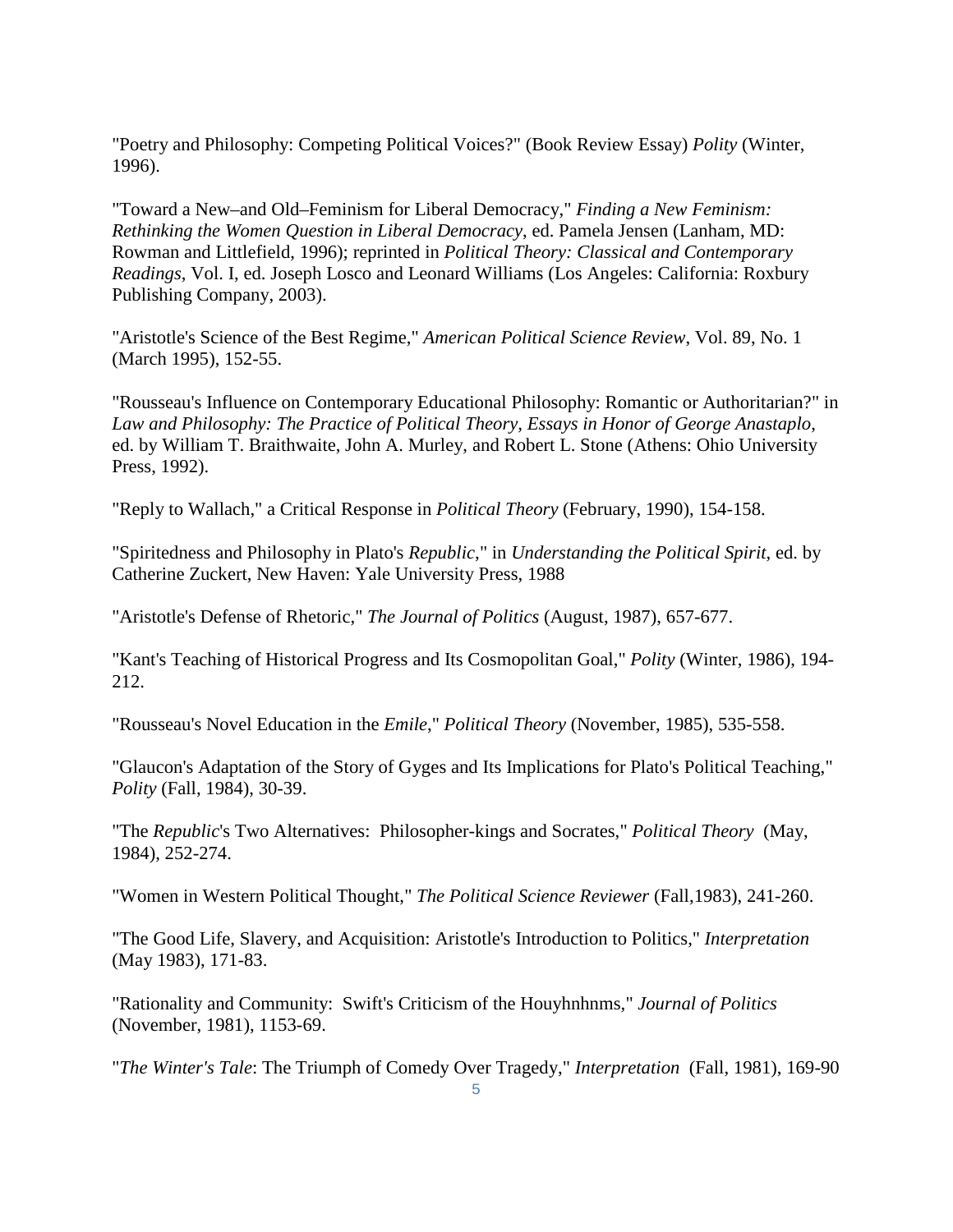"A Study of Fortescue's *De Laudibus Legum Angliae*," *Interpretation* (Spring, 1976), 11-47.

## Book Reviews

"Our 'Great American Middle Class' and Aristotle's Golden Mean," review of *America, Aristotle, and the Politics of a Middle Class*, by Leslie G. Rubin, *Law and Liberty (July 2, 2018), https://www.lawliberty.org/book-review/our-great-american-middle-and-aristotles-golden-mean/* 

*The Form of Politics: Aristotle and Plato on Friendship*, by John von Heyking, in *The Review of Politics* 79.4 (Fall 2017): 709-11.

*Socrates' Daimonic Art: Love for Wisdom in Four Platonic Dialogues*, by Elizabeth S. Belfiore, in *Polis The Journal for the Society of Greek Political Thought* 30:2 (2013): 32-34.

*Plato's Political Philosophy*, by Mark Blitz, in *Claremont Review of Books* 11.3 (Summer, 2011): 78-79.

*Shows about Nothing: Nihilism in Popular Culture from the Exorcist to Seinfeld*, by Thomas S. Hibbs, in *Society* (July/August, 2001)

*Erotic Liberalism*, by Diana J. Schaub, in *Review of Politics* (Summer, 1996)

*Who Stole Feminism?* by Christina Hoff Sommers, in *Crisis* (November, 1995)

*The Humanity of Thucydides*, by Clifford Orwin, in *The American Political Science Review* (June, 1995)

*The Faces of Injustice*, by Judith N. Shklar, in *Thought* (March, 1992)

*Natural Right and the American Imagination*, by Catherine H. Zuckert, in *The American Political Science Review* (December, 1990)

*Finding the Mean: Theory and Practice in Aristotelian Political Philosophy*, by Stephen G. Salkever, in *Review of Politics* (Fall, 1990)

*Women and the Ideal Society: Plato's Republic and Modern Myths of Gender*, by Natalie Harris Bluestone, in *The Review of Politics* (Summer, 1988)

*Self-Knowledge in Plato's Phaedrus*, by Charles Griswold, in *The Journal of Religion* (October, 1988)

*The Sexual Politics of Jean-Jacques Rousseau*, by Joel Schwartz, in *Teaching Political Science* (August, 1988)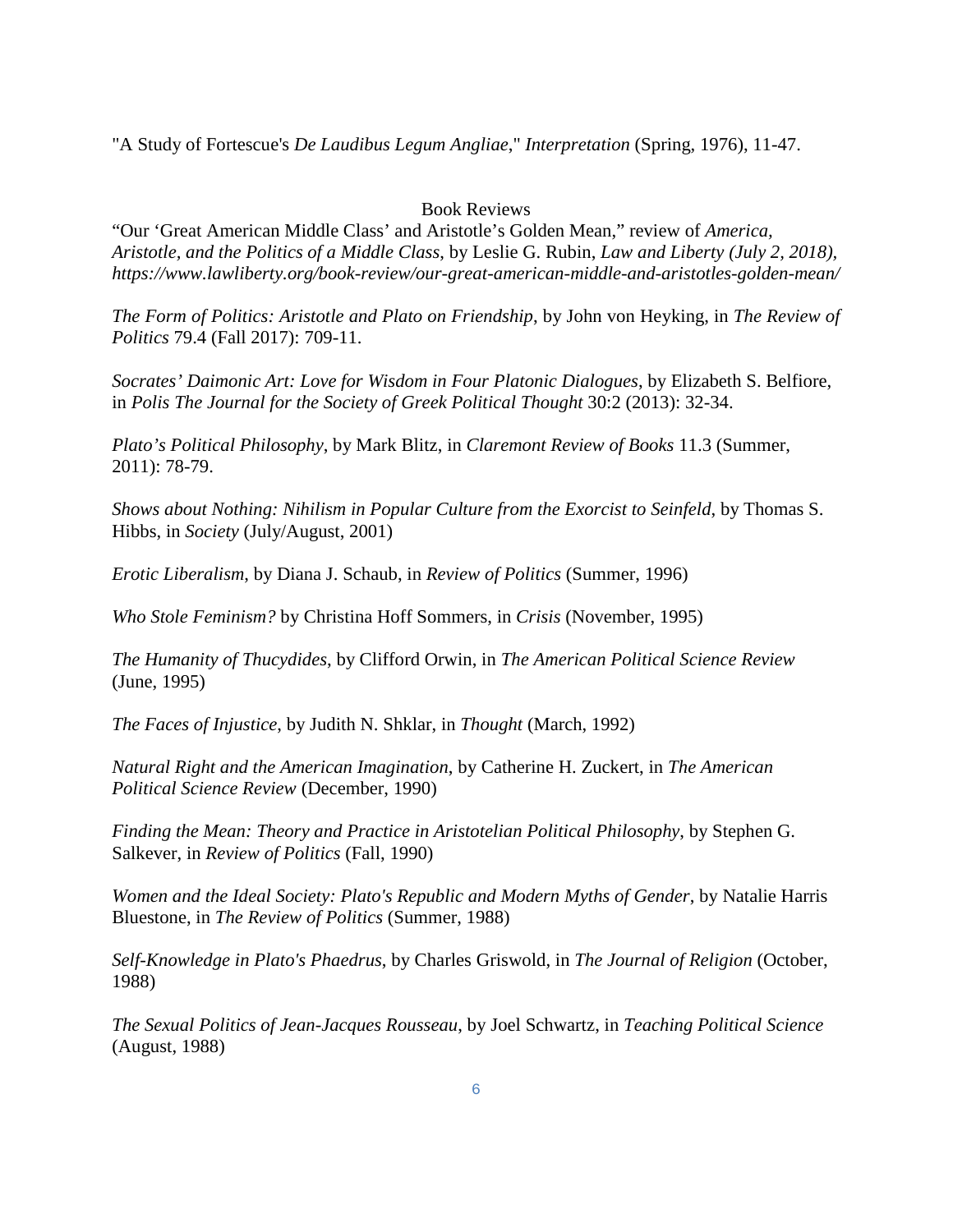*Women in the History of Political Thought*, by Arlene W. Saxonhouse, in *The Review of Politics* (Winter, 1987).

*The Laws of Plato*, trans., with an interpretive essay by Thomas L. Pangle, in *Ancient Philosophy* (Fall, 1984).

*Dictatorships and Double Standards: Rationalism and Reason in Politics*, by Jeane Kirkpatrick, in *The Review of Politics* (July, 1984).

*Education and Culture in the Political Thought of Aristotle*, by Carnes Lord, in *The American Political Science Review* (December, 1983).

*American Politics: The Promise of Disharmony*, by Samuel P. Huntington, in *The Review of Politics* (January, 1983).

*Aristotle on Political Reasoning: A Commentary on Aristotle's Rhetoric,* by Larry Arnhart, in *Teaching Political Science* (Winter, 1982-83).

*Women in Western Political Thought*, by Susan B. Okin, in *The Review of Politics* (Jan., 1981).

*Political Philosophy and the Issues of Politics*, by Joseph Cropsey, in *The Review of Metaphysics* (June, 1980).

*John F. Kennedy: Catholic and Humanist*, by Albert J. Menendez, brief notice in *The Journal of Politics* (November, 1980).

*Class Ideology and Ancient Political Theory: Socrates, Plato and Aristotle in Social Context*, by Ellen Meiksins Wood and Neil Wood, in *The American Political Science Review* (March, 1980).

#### **Participation at Professional Meetings**

Roundtable on Leslie G. Rubin's *America, Aristotle, and the Politics of the Middle Class*, Princeton University, May 17, 2018.

"Contemporary Film and Old Books: Stillman's Popular Art for the Modern World," paper presented at "Faith, Film, and Philosophy Seminar," Gonzaga University, Spokane, Washington, Oct. 13-14, 2017

Chair of Roundtable on *The Soul of the Greeks* by Michael Davis, at the Northeast Political Science Association, Philadelphia, November 2011

Chair and Discussant on panel, "Liberal Education and Political Philosophy," at conference "Wisdom in Educating for the 21<sup>st</sup> Century, sponsored by the Institute of Faith and Learning, Baylor University, October, 2011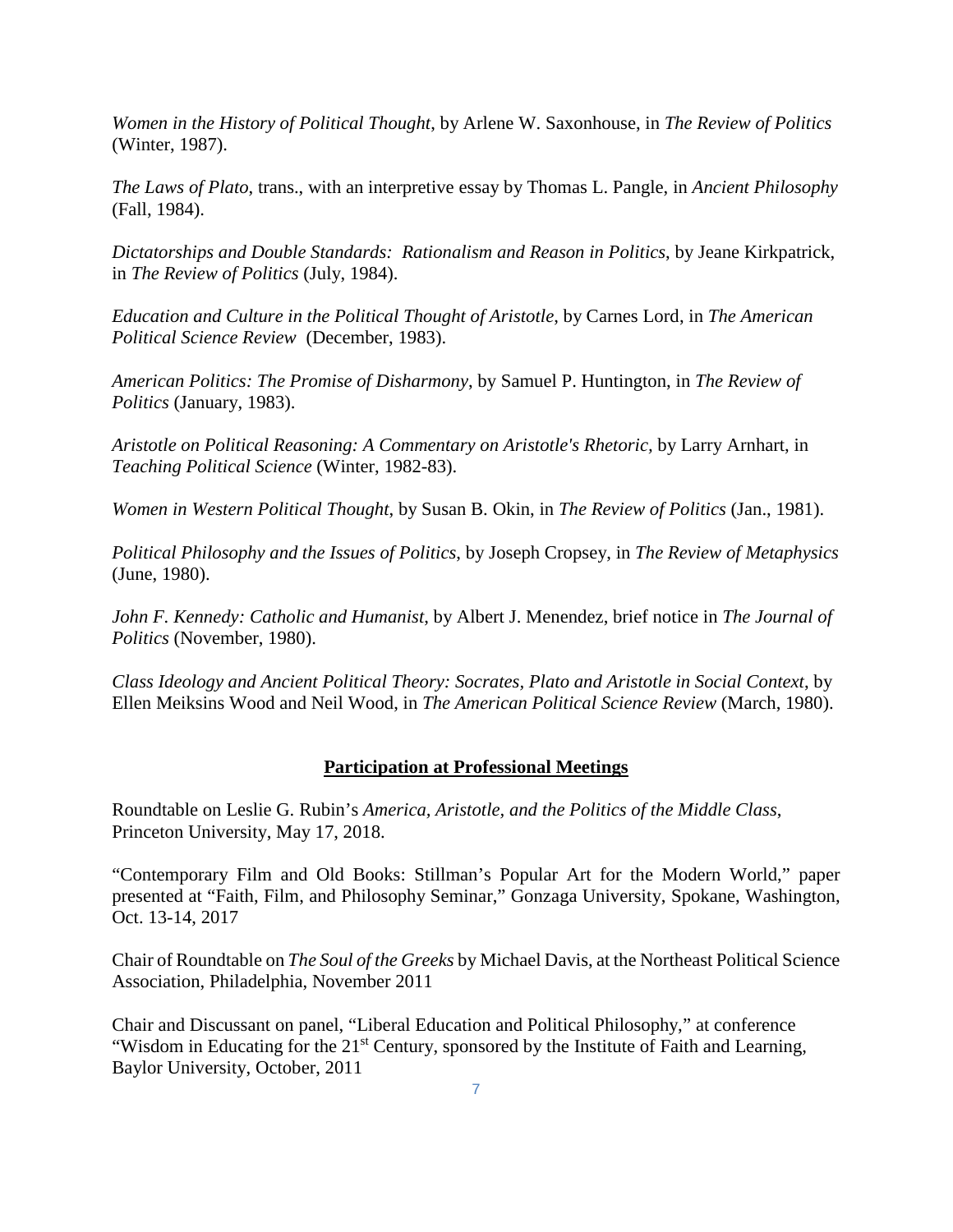Chair and Discussant, "Poetry, Philosophy, and Politics in Greek and Renaissance Tragedy," at the meeting of the American Political Science Association, September, 2011

Roundtable on Catherine H. Zuckert's *Plato's Philosophers: The Coherence of the Dialogues*, at the meeting of the Northeast Political Science Association, November 2010

"Solon, Croesus, and Looking to the End in Ronna Burger's *Aristotle's Dialogue with Socrates*," roundtable at the meeting of the Northeast Political Science Association, Boston, MA, November, 2008

"Rhetoric in Plato's *Phaedrus*: Private or Public?" paper presented at the meeting of the American Political Science Association, Boston, MA, September, 2008.

Discussant on panel on "Authority on Ancient Athens," at the meeting of the American Political Science Association, Boston, MA, September, 2008.

Discussant on panel on "Aristophanes: New Thoughts on an Old Poet," at the meeting of the American Political Science Association, Chicago, IL, September, 2007

"Sophistry and Socratic Philosophy in Plato's *Euthydemus*" (with Denise Schaeffer), paper presented at paper presented at the meeting of the American Political Science Association, Philadelphia, PA, September, 2006.

"Plato's Socrates: with Kierkegaard as a Point of Departure," paper presented at the meeting of the Southern Political Science Association, January, 2005, New Orleans, LA

"Seductive Beauty and Noble Deeds: Politics in *The English Patient* and *Casablanca*," paper presented at the meeting of the American Political Science Association, Chicago, Sept., 2004.

Chair, panel on "Leadership and Paranoia in American Film," at the meeting of the American Political Science Association, Philadelphia, PA, MA, Sept., 2003

Discussant on panel on "History and Freedom in Contemporary Literature," at the meeting of the American Political Science Association, Boston, MA, Sept., 2002

"Alcibiades' Socrates and Plato's Alcibiades: Plato's Defense of Political Philosophy in the *Symposium*,"paper presented at the meeting of the Southwestern Social Science Association, New Orleans, March 2002

Participant on a roundtable on "Paul Cantor's *Gilligan Unbound*," at the meeting of American Political Science Association, San Francisco, CA, Sept., 2001.

Discussant on panel on "The Soul in the Political Thought of Plato and Aristotle," at the meeting of the Midwest Political Science Association, Chicago, Illinois, April, 2001.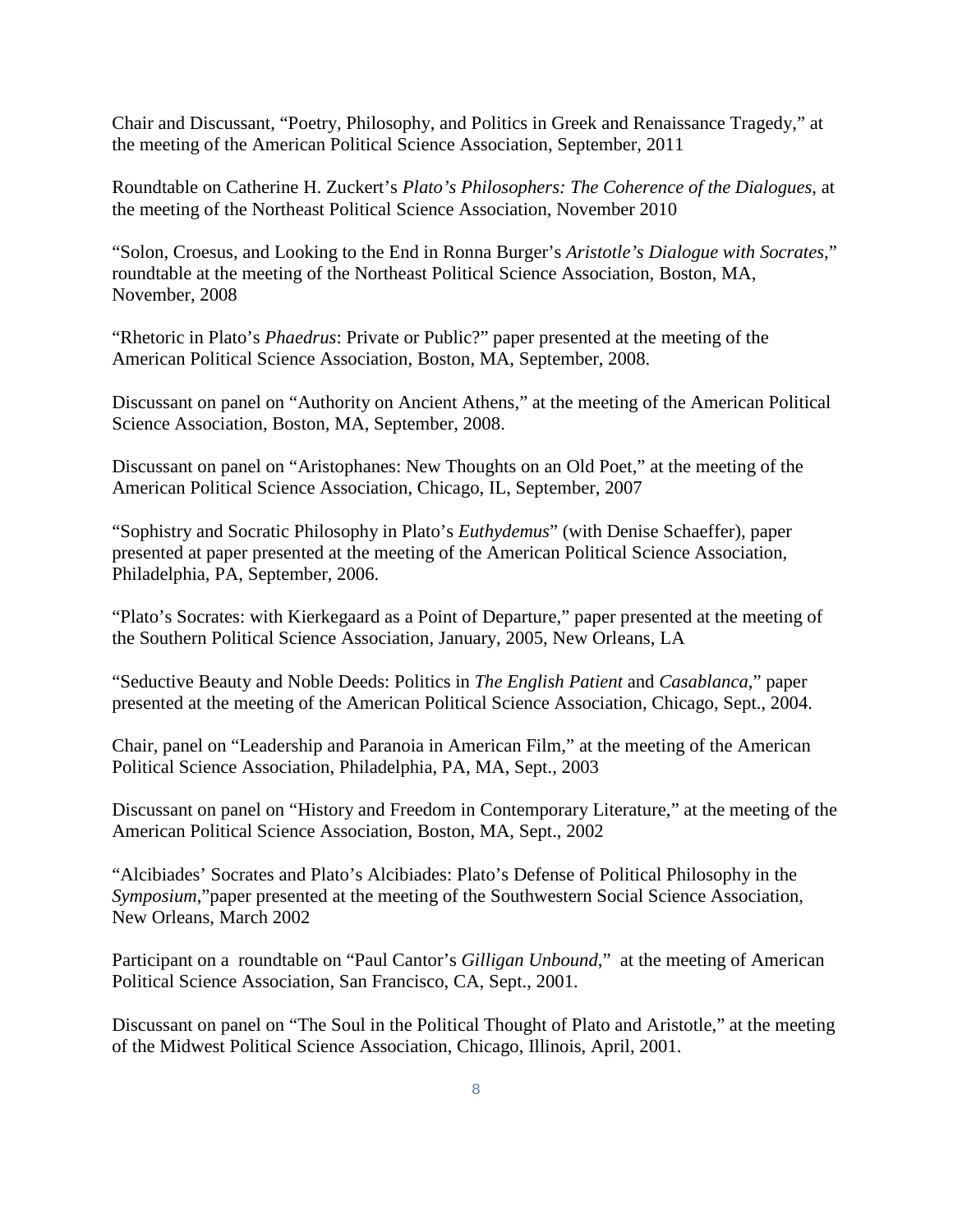Participant on Roundtable on "Class and Comedy in the Films of Whit Stillman," at the meeting of the American Political Science Association, Washington, DC, Sept., 2000

"Heroes and Political Communities in John Ford's Westerns: The Role of Wyatt Earp in *My Darling Clementine*," paper presented at the meeting of the American Political Science Association, Atlanta, GA, September, 1999

Participant on Roundtable on *Reconstructing Woody: Art, Love, and Life in the Films of Woody Allen* at the meeting of the New England Political Science Association, Providence, RI, May, 1999

"In Defense of Popular Culture," paper presented at the meeting of the National Association of Scholars, Chicago, Illinois, April, 1999

"Spectatorship, Moviemaking, and Community in Hitchcock's *Rear Window*," paper presented at the meeting of the Northeast Political Science Association, Boston, MA, November, 1998

"On Plato's *Lysis*," paper presented at the meeting of the American Political Science Association, in Boston, MA. September, 1998

"Woody Allen's *Annie Hall*: Serious Comedy at the Children's Table," paper presented at the meeting of the American Political Science Association, in Boston, MA. September, 1998

Discussant on a panel on "Politics and Moral Education: Ancient and Modern Perspectives," at the meeting of the American Political Science Association, in Washington, D.C. September, 1997

"Woody Allen's Search for Virtue: *Mighty Aphrodite*," paper presented at the meeting of the American Political Science Association, San Francisco, CA, August, 1996

Participant on a Roundtable on Aristotle, at the meeting of the Northeastern Political Science Association, Providence, RI, November, 1992

Discussant on a panel on "Theory and Practice in Modernity," at the meeting of the American Political Science Association in Chicago, September, 1992.

Discussant on a panel on Greek Political Theory, at the meeting of the Midwest Political Science Association, Chicago, April, 1992.

"Courage, Moderation and the Platonic Dialogue: Plato and the Limits of Statesmanship," paper presented at the meeting of the American Political Science Association, in Washington, D.C. September, 1991

Discussant on a panel on Plato's *Theaetetus* and Aristotle's *Politics*, at the meeting of the Midwest Political Science Association, Chicago, Illinois, April, 1991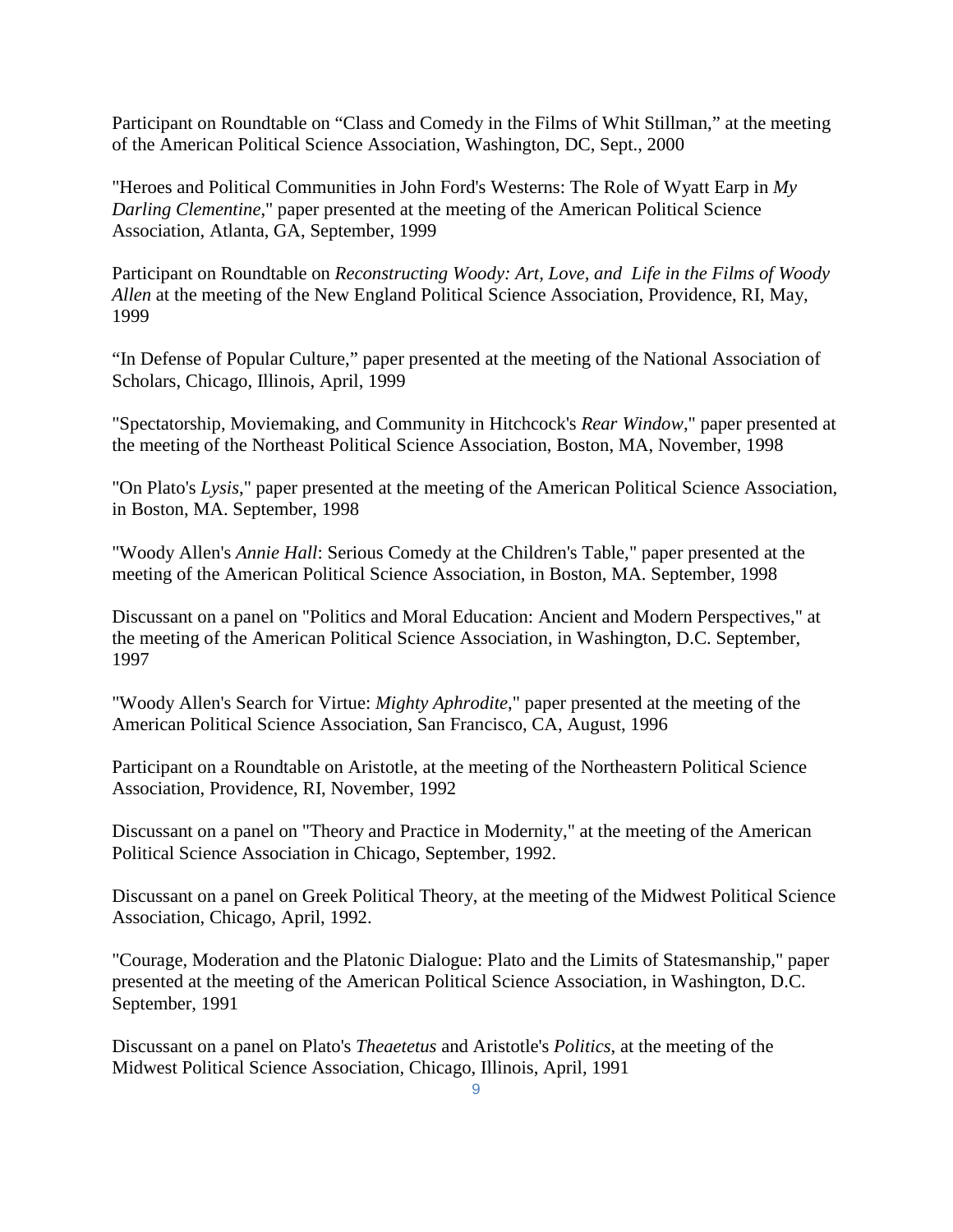Discussant on a panel on "Socrates and the Bad Boys," at the meeting of the American Political Science Association, San Francisco, September, 1990

Discussant on a panel on Aristotle, at the meeting of the American Political Science Association, Atlanta, Georgia, September, 1989

Discussant on a panel on "The Treatment of *Thumos* in Plato's *Republic*," at the meeting of the American Political Science Association, Washington, D.C., September, 1988 Participant on a Roundtable on "Political Change in Plato and Aristotle," at the meeting of the American Political Science Association, in New Orleans, La., September, 1985

"Spiritedness and Philosophy in Plato's *Republic*," paper presented at a conference on "The Political Role of Spiritedness," at the University of Chicago, sponsored by the National Endowment for the Humanities, May, 1985

"Plato's Introduction to the *Republic*: The Drama of Book I," paper presented at the meeting of the Southwestern Political Science Association, Houston, Texas, March, 1985

"The Place of Aristotle's *Rhetoric* in his Political Science," paper presented at the meeting of the Southern Political Science Association," Savannah, Georgia, November, 1984

Chairperson of a panel on "Rousseau and the Family," at the meeting of the Capitol Area Political Science Association, Washington, D.C., February, 1984

"The Role of Poetry in the *Republic,*" paper presented at the meeting of the American Political Science Association, Chicago, Illinois, September, 1983

"Philosopher-Kings and Political Philosophy: The Place of Eros and Spiritedness in Plato's *Republic*," paper presented at the meeting of the American Political Science Association, Denver, Colorado, September, 1982

"Women in Western Political Thought," paper presented at the meeting of the Midwest Political Science Association, Milwaukee, Wisconsin, May 1982

"Thought and Action in Aristotle's Political Science," paper presented at the meeting of the Midwest Political Science Association, Cincinnati, Ohio, April, 1981

"*The Winter's Tale*: The Triumph of Comedy over Tragedy," paper presented at the meeting of the Rocky Mountain British Studies Association, Ft. Collins, Colorado, October, 1977

Discussant on a panel on "The Political Philosophy of Plato and Aristotle," at the meeting of the American Political Science Association Washington. D.C., September, 1977

Discussant on a panel on "Plato," at the meeting of the American Political Science Association, Chicago, Ill., Sept., 1976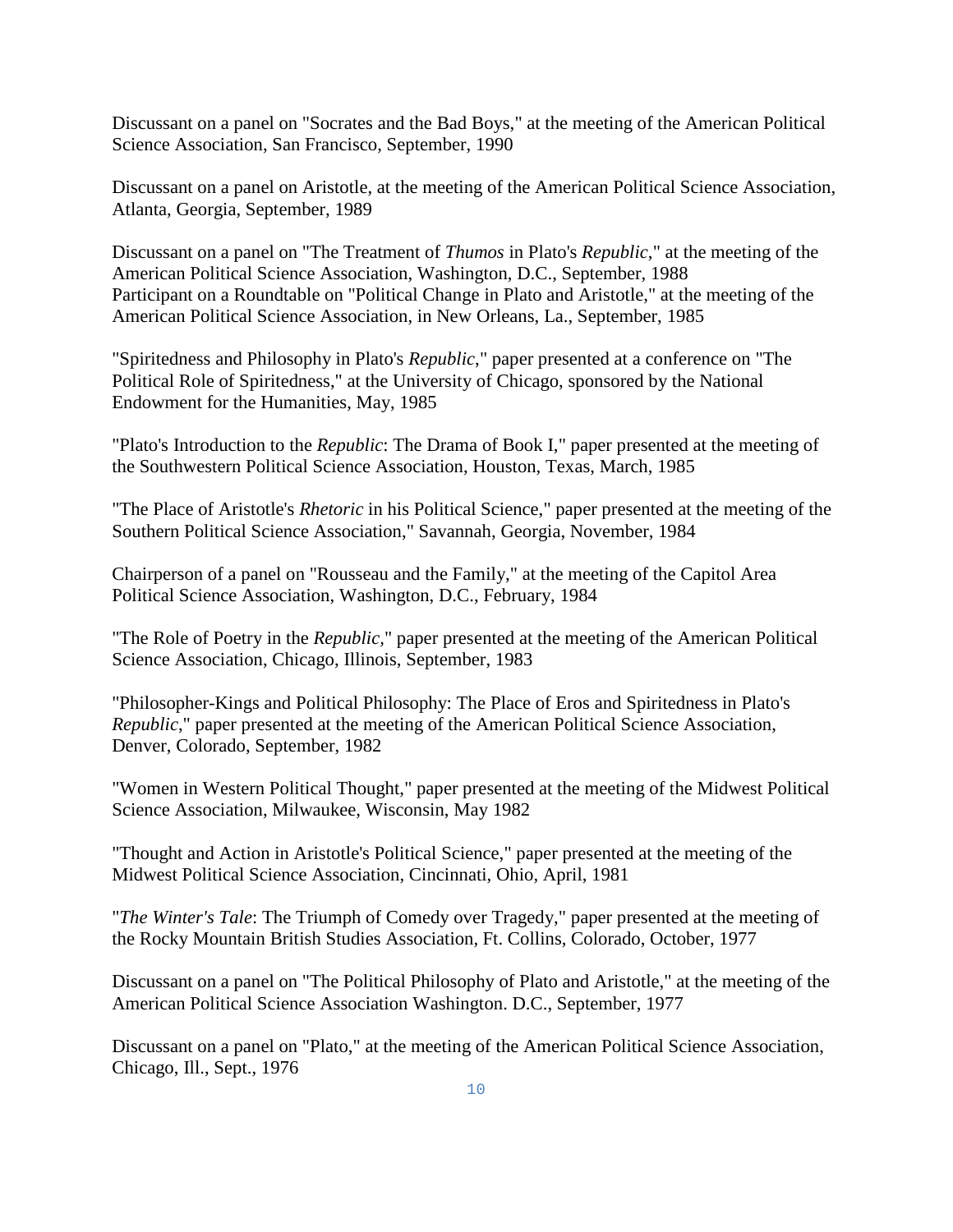#### **Lectures**

"Leaders and Leadership in Thucydides," Annual Kirwan Lecture in the History of Political Philosophy at the University of Nebraska, at Omaha, March, 2018. Also at Colgate University, September 2017; at the Thomas Jefferson Center for the Study of Core Texts and Ideas, University of Texas, November 2016; at the Marshall Center Lecture, University of Richmond, March 2016; at the Ashbrook Center at Ashland University, Ashland, Ohio, November 201; and as a faculty/graduate seminar, University of Notre Dame, April, 2016

"Justice and Tragedy in Book 5 of Aristotle's *Nicomachean Ethics*: A Shrine to the Graces," Friday night lecture at Thomas Aquinas College, February, 2018

"Thucydides and Clint Eastwood on War and Human Life," the annual Great Ideas Lecture, at the University of St. Thomas University, Fredericton, New Brunswick, October, 2015

"Shakespeare's New Heaven and New Earth in *Antony and Cleopatra*," at the "Galileo-Shakespeare Project: A Conference on the Humanities and Sciences in the Modern World," at Roosevelt University and the Illinois Institute of Technology," Chicago, IL, November, 2014

"Piety and Friendship in Aristotle *Ethics*," keynote address at the meeting of the Ancient Philosophy Society, South Bend, IN, April 2013

"Thucydides: Tragic Realist?" The College of the Holy Cross, Worcester, MA, April, 2012

"Thucydides, as Historian," as a faculty/graduate seminar, University of Notre Dame, October, 2011.

"Aristotle's Critique of Plato as Support for a Republican Politics," Keynote Lecture, at a conference on "The Ancient Republic and the Birth of Political Philosophy," sponsored by the Center for Teaching of America's Western Foundations," at Mercer University, Macon, Georgia, March 2010

"Liberalism and Patriarchy in Shakespeare's Much Ado about Nothing," Polaris Lecture, University of Alaska at Anchorage, March 2009

"Rhetoric in Plato's *Phaedrus*: Private or Public?" Murphy Institute Center for Ethics and Public Affairs, Tulane University, New Orleans, November, 2008

"Friendship and Community in Plato's *Lysis,"* Plenary Session, on a panel on Classical Friendship at a conference on "Friendship: The Quest for Character, Community, Truth, sponsored by the Institute of Faith and Learning, Baylor University, October, 2007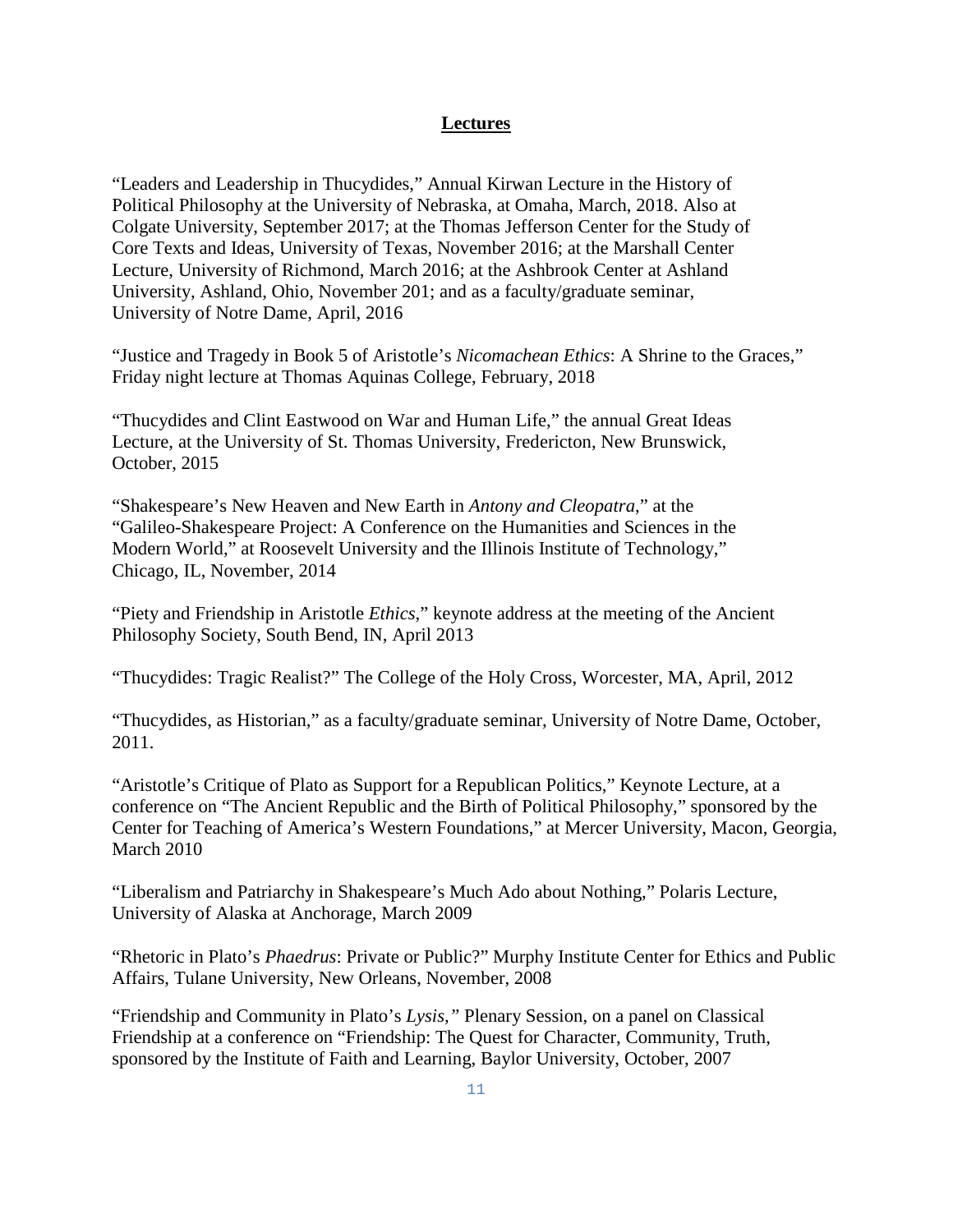"Virtue for a Liberal Society: Woody Allen's *Mighty Aphrodite*," Atwood Lecture, at Salve Regina University, Newport, RI, March, 2007

"The Quarrel Between Poetry and Philosophy," McFarlin Lecture in Philosophy, University of Tulsa, August, 2006.

"Art, Life, and Politics in *Shakespeare in Love*," Harvard University, Cambridge, MA, October, 2003

"Undermining Male Authority: Daughters and Wives in *Much Ado About Nothing*," Berry College, Mt. Berry, Georgia, March, 2001

"Machiavelli Meets the Mob: Palminteri's *A Bronx Tale*," Berry College, Mt. Berry, Georgia, March, 2001

"*Huckleberry Finn* and Twain's Democratic Art of Writing," Boston College, Chestnut Hill, MA, December, 2000

"The Place of Diotima in Plato's *Symposium*," Harvard University, Cambridge, MA, November, 2000

"Socrates Confronts the Poets: *The Symposium*," University of Notre Dame, South Bend, IN, September, 2000

"Liberal Virtue and the American Western," Harvard University, Cambridge, Massachusetts, March, 1999

## **Professional Appointments**

Editorial Board, *American Political Science Review*, 2012-2016

Editorial Advisory Board, *The Review of Politics* (at Notre Dame University), 1990-present

International Editorial Board of *Amity: The Journal of Friendship Studies*, 2011 present

Consulting Editor, *Perspectives on Political Science,* 2010 to present

Senior Fellow, Alexander Hamilton Institute for the Study of Western Civilization, 2006-present

Editorial Board, *Polity* (Journal of the Northeastern Political Science Association), 1995-2009

National Council of the American Political Science Association, Sept., 1994-Dec. 1996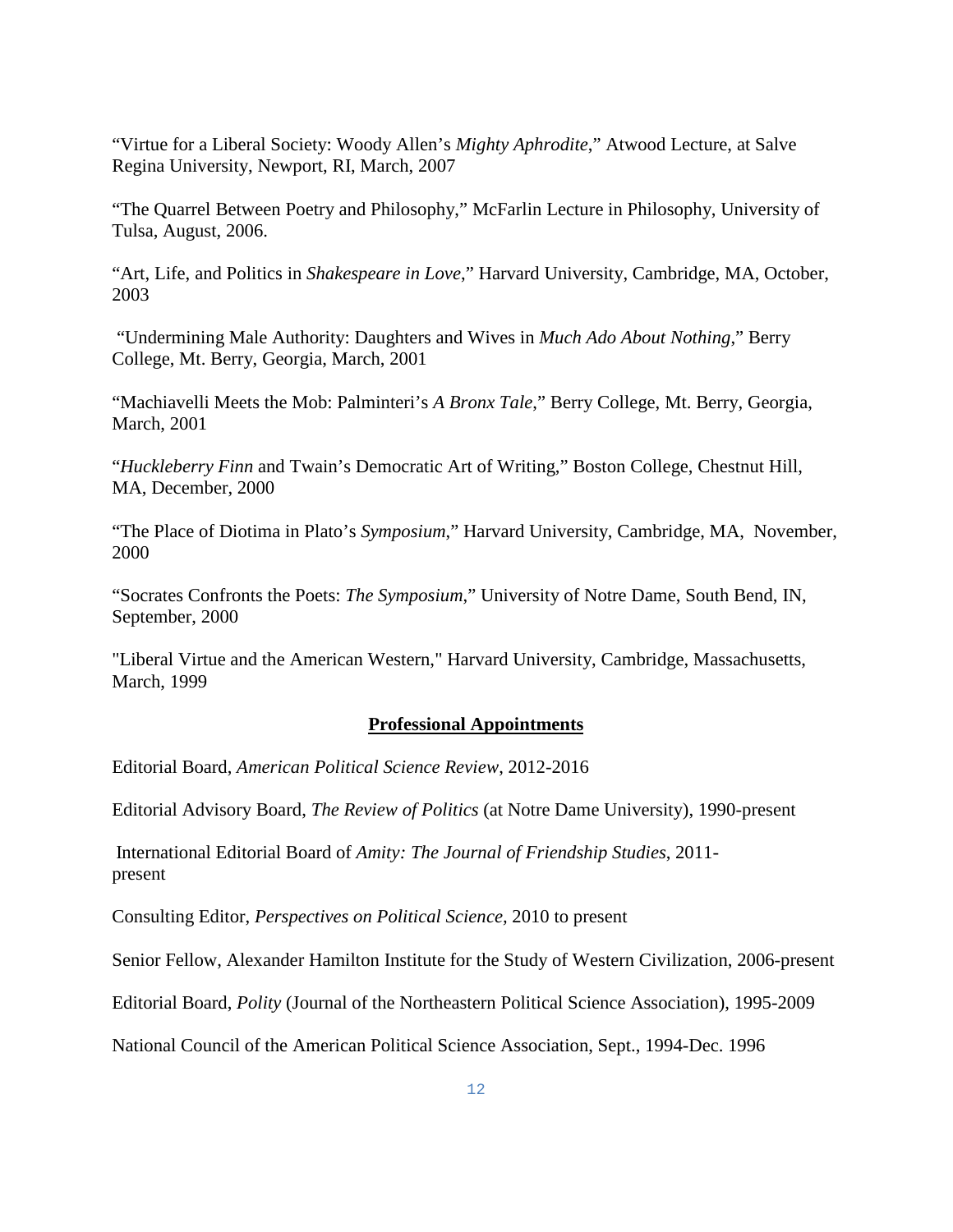Program Committee, and Chair of the Politics and Literature Organized Section of the American Political Science Association, 1993-94

Member of the Committee of Publications, American Political Science Association, 1991-1993

Editorial Board, *The American Political Science Review*, 1982-1985

#### **Professional Service**

Guest editor, "Symposium on the Thought of Joseph Cropsey," in *Perspectives on Political Science* 43.2 (2014)

Co-Organizer (with David K. Nichols), Graduate Student Conference on "The Cold War and American Statesmanship" (June, 2016); on "Churchill and de Gaulle: Statesmanship in a Democratic Age" (June, 2015); on "Tocqueville's *Democracy in America* (June 2014); on "*What So Proudly We Hail*: Readings in the American Tradition" (June 2013); on "Natural Law in the Western Tradition," (June 2012); on "Renaissance Drama and the Spirit of Commerce" (July 2011); on "Race, Liberalism, and the Meaning of America" (July 2010); and "Machiavelli and Shakespeare: Alternative Visions of Modern Politics" (July 2009). Conferences were held at and co-sponsored by the Alexander Hamilton Institute, Clinton, NY.

External Review Committee, Hampden-Sydney College, Department of Political Science, October 13-15, 2004

External Committee Member, MA Thesis, Brock University, St. Catharines, Ontario, August, 2002 and July, 2007

Grant Reviewer, Fund for the Improvement of Postsecondary Education, Department of Education, March, 2002

Organizer and Presenter, short course on "Teaching Political Philosophy through Film," at the 2000 meeting of the American Political Science Association

Discussion leader, faculty workshop on the Core Curriculum at Oglethorpe University, Atlanta, GA, May, 1999

External Evaluator (for BA, MA, and PhD programs) at Boston College, Department of Political Science, Spring, 1995

Lecturer, NEH Summer Institute for high school teachers, "The Classics and the U.S. Constitution," Holy Cross College, Worcester, Massachusetts, Summer, 1990

Scholar in Residence, The Tocqueville Forum, Wake Forest University, Spring, 1989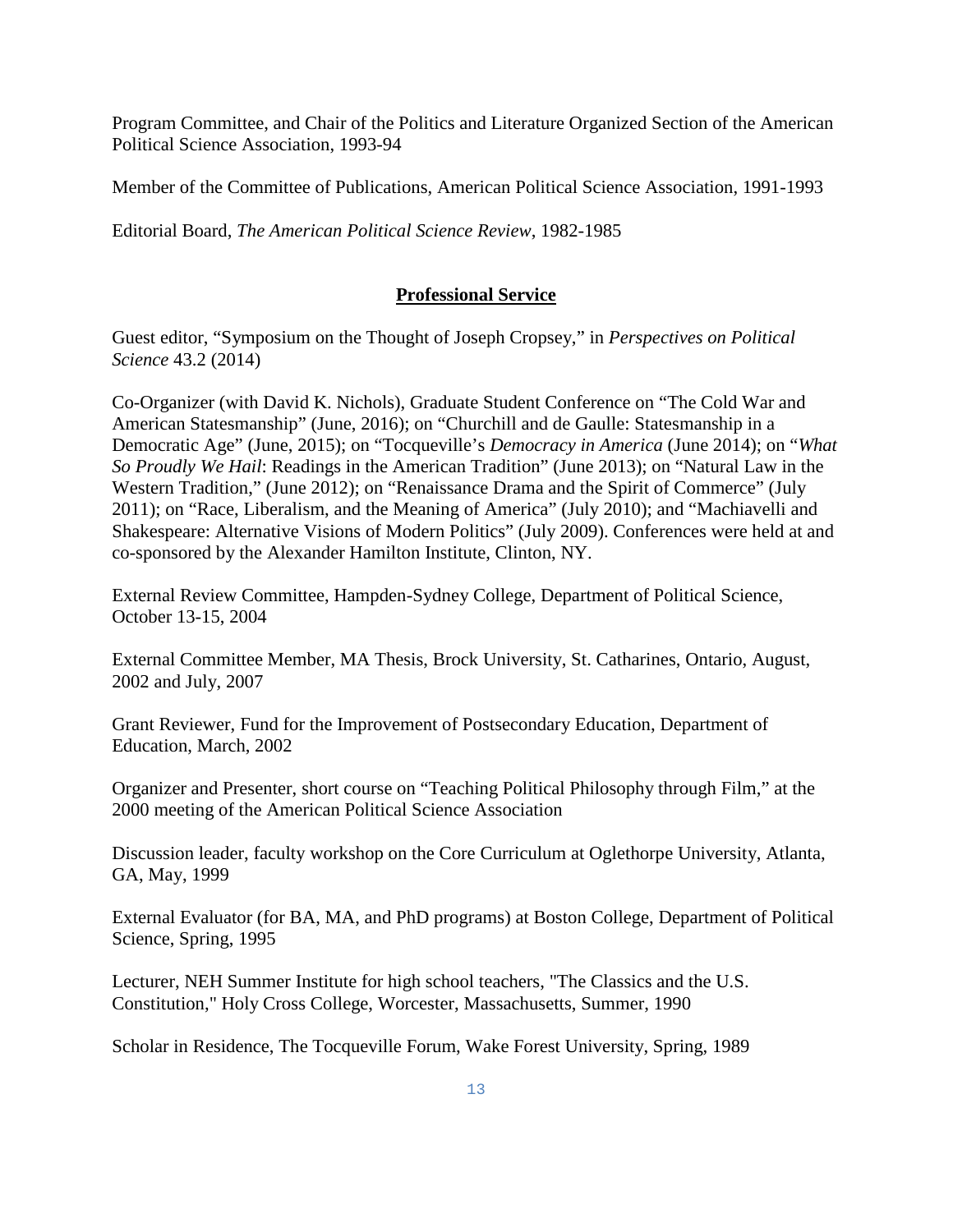Advisor for a National Endowment for the Humanities Younger Scholar Award, Summer, 1986 and Summer, 1988

Referee for grant applications for doctoral and postdoctoral fellowships, for the American Association of University Women, February, 1988 and February, 1990

Panelist, National Endowment for the Humanities, 1987, 1991, and 2006

Manuscript reviewer for *The American Political Science Review*, *Teaching Political Science*, *The Journal of Politics*, *Polity*, *Political Theory*, *The Review of Politics*, *Perspectives on Political Science*; *Western Political Quarterly*, *Women and Society*; *Journal of Church and State*; *Rhetoric and Public Affairs*, *International Journal of Philosophy; Amity: The Journal of Friendship Studies* 

Manuscript reviewer for Cambridge University Press, Cornell University Press, State University of New York Press, Rowman and Littlefield, Johns Hopkins University Press, Penn State University Press, Harvard University Press, Yale University Press, University of Chicago Press, University of Kentucky Press, and Baylor University Press

Director, Liberty Fund Conferences, "Liberty and Responsibility in Faulkner's Snopes Trilogy," March, 2006; Liberty and Responsibility in Shakespeare's History Plays: The Monarchy After Henry V," March, 2002; Liberty and Responsibility in Shakespeare's Comedies," May, 1999, and May, 1996; "Liberty and Responsibility in Shakespeare's Historical Plays," February, 1998, and April, 1998

Discussion leader, Liberty Fund Conference for Younger Scholars, on "The Literature of Liberty" (on Spinoza, Sophocles, Shakespeare, and Achebe), Charleston, SC, July 6-12, 1998

#### **Recent University and Department Service (Baylor University)**

Chair, Department of Political Science, 2004-2010 (on leave from position, 2008-09)

Graduate Program Director, Fall 2007 and Spring 2009; Fall 2010-2012; Associate Graduate Program Director, 2012-present; Graduate Program Director, Spring, 2016

Graduate Council, Fall 2007; Spring 2009; Fall 2010 to 2012; Spring 2016

Graduate Committee of the Department, 2004-present

Undergraduate Committee of Department, 2004-2010

Membership on 12 Departmental Search Committees, for positions in Political Theory, Comparative Politics, International Relations, American Politics, American Constitutional Development, and Morrison Professorship